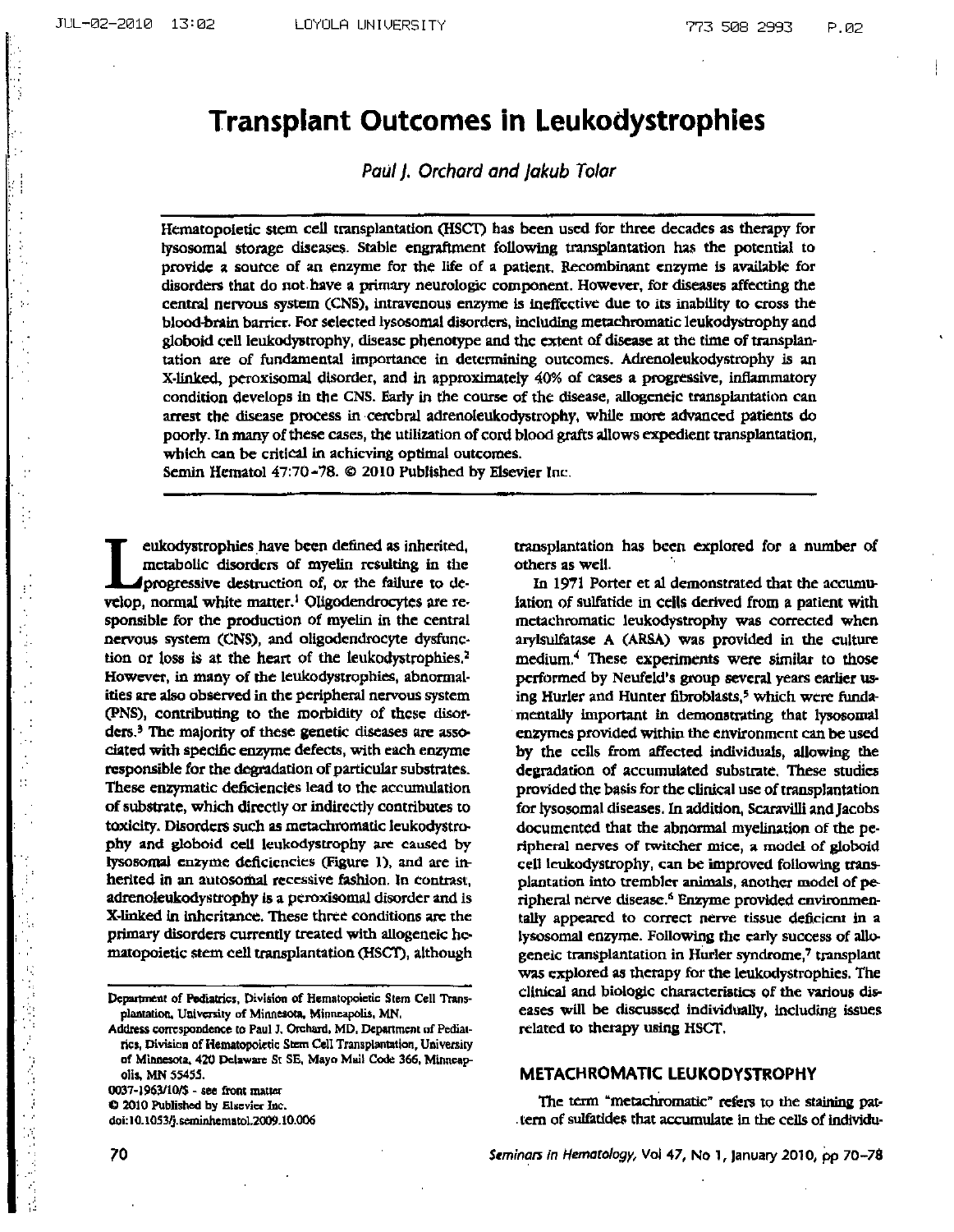

Figure 1. Lysosomal enzyme deficiencies associated with globoid cell leukodystrophy (GLD) and metachromatic leukodystrophy (MLD). Disorders resulting from various enzyme deficiencies are shown in italics.

als with metachromatic leukodystrophy.<sup>8</sup> Metachromatic leukodystrophy is an autosomal recessive lysosomal disorder caused by a defect in ARSA activity. Defects in the ARSA gene result in accumulation of the substrate cerebroside 3-sulfate, which is found primarily in myelin membranes.<sup>9</sup> The inability to degrade substrate leads to demyelination of the white matter of the CNS, as well as the peripheral nerves.<sup>10</sup> ARSA deficiency leading to metachromatic leukodystrophy has an incidence of approximately 1:40,000 births, while a higher frequency may be observed in specific populations.<sup>10-12</sup> The gene has been mapped to chromosome 22q13.31, and a large number of mutations within the gene have been described.<sup>10,13</sup> The diagnosis of metachromatic leukodystrophy is complicated due to the relatively high frequency of pseudodeficiency, a condition in which measured ARSA levels appear low due to a structural alteration within the ARSA gene, which may occur in up to 15% of the population.<sup>14,15</sup> While these modifications lead to abnormal ARSA testing in vitro, enzyme activity in regards to naturally occurring substrates is preserved.<sup>16</sup> Pseudodeficiency can be distinguished from metachromatic leukodystrophy by measuring the excretion of sulfatides in urine, as an abnormal level of sulfatide is observed in metachromatic leukodystrophy and not in pseudodeficiency. Additionally, as saposin B is required to solubilize lipid to make it accessible to ARSA, a deficiency in saposin B can result in a phenotype similar to metachromatic leukodystrophy, while ARSA activity in leukocytes or fibroblasts is normal.<sup>17</sup>

The clinical manifestations of metachromatic leukodystrophy are varied, and they are categorized based on age of onset. The most common phenotype is the late-infantile form of the disease, which affects children in the first years of life.<sup>18</sup> Affected children develop increasing difficulty with walking, and as the disease progresses, with standing and sitting. Later, increasing

motor deficits are observed, including indistinct speech, swallowing difficulties, and an inability to handle secretions. Eventually, death occurs, usually in 2-4 years from onset, although with more aggressive treatment patients can live significantly longer. Symptoms are associated with both central and peripheral demyelination, and motor-related difficulties may become apparent earlier than loss of cognition and language skills. Peripheral nerve dysfunction can be demonstrated with nerve conduction studies. The juvenile form of the disease has an onset from 4 years of age through adolescence. The features of the disease are similar to the infantile form, although the rate of progression is slower. In some cases a distinction is made between the early and later forms of juvenile metachromatic leukodystrophy, depending on whether the onset of disease occurs before or after 6 years of age.<sup>18,19</sup> The adult form of metachromatic leukodystrophy represents approximately 20% of cases, and the clinical aspects of the disorder may become apparent as late as the seventh decade.<sup>15</sup> However, rather than presenting with motor-related difficulties, affected patients may have emotional lability, progressive dementia, psychosis, and difficulties with substance abuse. There is a phenotype-genotype correlation in metachromatic leukodystrophy, with more severe mutations resulting in more rapid accumulation of sulfatides and disease progression; in contrast, if one of the alleles allows limited amounts of enzyme to be produced, later-onset phenotypes can be observed.<sup>13</sup>

The results of the first transplant for metachromatic leukodystrophy was reported by Krivit et al.<sup>20</sup> Many of the subsequent publications regarding transplantation for metachromatic leukodystrophy provide information for only a limited number of patients, and these may vary in phenotype (late-infantile, juvenile, or adult form), as well as the state of the disease at the time of transplantation.<sup>19</sup> In addition, there is no universal standard for assessing patients prior to transplantation, nor for following their neurologic status after stem cell replacement. Such data are necessary to define the benefits and limitations of this therapy. As one would expect, patients early in their disease course, including those that are asymptomatic at transplantation, are more likely to have better outcomes, and similarly those with less severe phenotypes may respond better to therapy. It seems clear that HSCT has the ability to alter the course of later-onset disease. However, the available data do not support transplantation for symptomatic lateinfantile disease: it seems likely that insufficient enzyme is delivered quickly enough to alter the rapid progression of disease, as the extent of CNS disease is dependent on engraftment of cells such as the microglial population in the brain.<sup>19,21</sup>,22

While the use of cord blood grafts can decrease the time from diagnosis to transplant, it is not clear that donor cell delivery to the CNS or PNS is different, either in the proportion of cells delivered or the kinet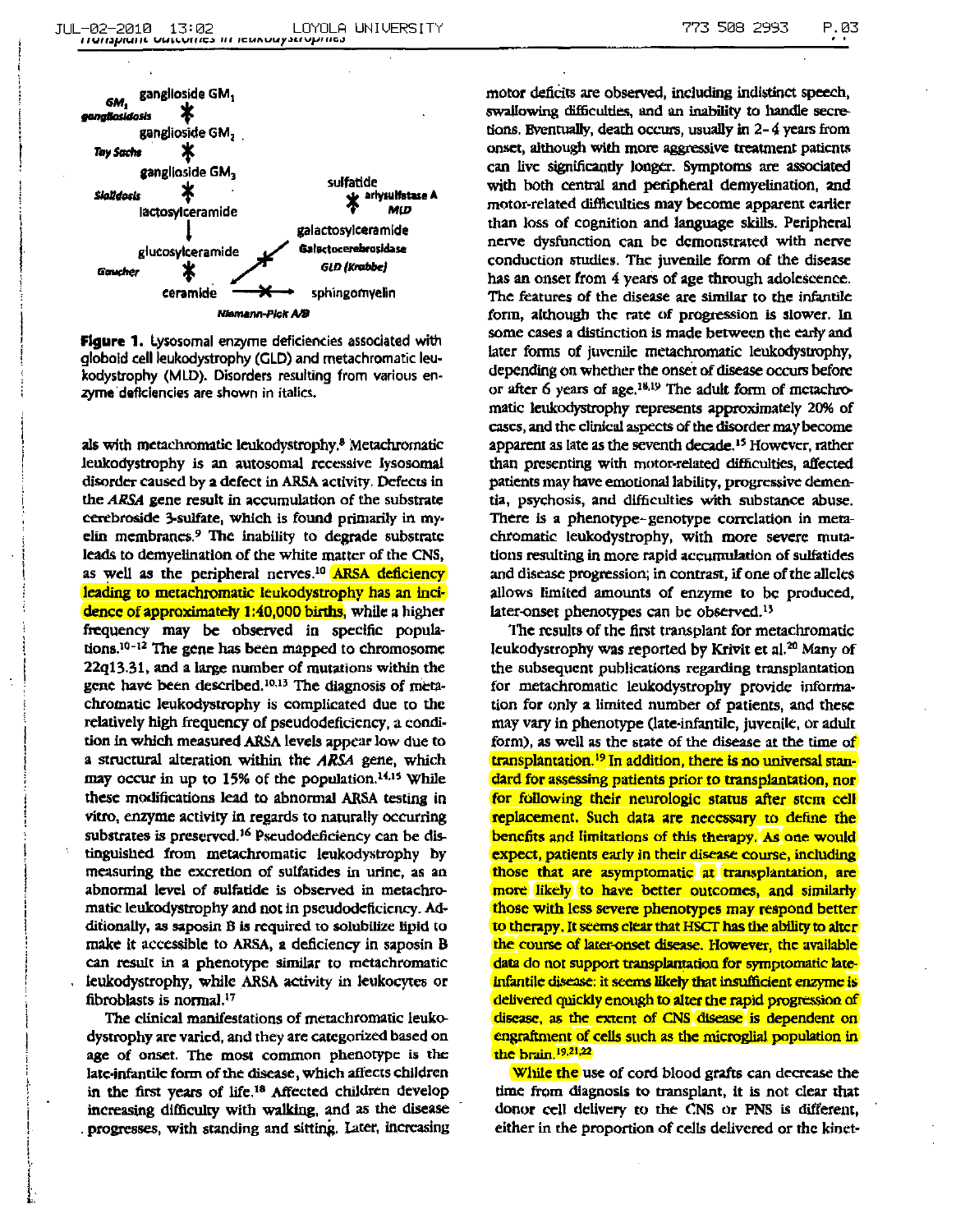72

 $\mathbf{r}$ 

 $\frac{1}{4}$ 

> Ä,  $\bar{ }$  .

书店

 $\bar{\alpha}$  $\frac{1}{2}$ 

Ŕ

K

 $\frac{1}{2}$ 

ţ.

9 

Ics of engraftment than with the use of a bone marrow graft. In addition, while it is possible that cord blooddetived cells better differentiate within the CNS than marrow, this is currently speculative. Whether trans· plant provides a benefit in asymptomatic patients pre· dicted to have a late-infantile phenotype is unclear; avallable data suggest that these patients continue to have progressive motor disabilities, while cognitive parameters may be relatively spared.<sup>19,23,24</sup> Similarly. reports of the outcome of transplantation in patients with later-onset disease describe varied results. Older patients transplanted with symptomatic disease can achieve stabi· lization of the CNS,<sup>25,26</sup> although many continue to have peripheral nerve disease leading to progressive motorrelated morbidity. Reports on the use of cord blood as a graft source have described disease stabilization, although outcomes may vary, even within a family.<sup>27</sup>

#### **GLOBOID CELL LEUKODYSTROPHY**

The disorder known as globoid cell leukodystrophy was initially described in 1916 by Krabbe, and hence is also called Krabbe disease. $^{28}$  The term "globoid cell" refers to multinuclear macrophages present within the brain characteristically seen in this disorder. In 1970 the enzyme defect responsible for globoid cell leukodystrophy was identified as galactocerebroside  $\beta$ -galactosidase (GALC), a lysosomal enzyme;<sup>29</sup> this enzyme is also commonly referred to as galactoccrebrosidase, The gene was localized to chromosome  $14$  in 1990,<sup>30</sup> and was cloned by Wenger's laboratory in 1993.<sup>31</sup> The primary substrate that accumulates in globoid cell leukodystrophy is galactocerebroside, which is degraded by GALC to ceramide and galactose.<sup>32</sup> Psychosine is another metabolite accumulating in globoid cell leukodystrophy that has been thought to be important in contributing to cytotoxicity of cells in the CNS, including oligodendrocytes.<sup>33-35</sup> Globoid cell leukodystrophy has a varied phenotype, and in this respect in similar to metachromatic leukodystrophy. The most common **presentation is in early infancy, With an incidence of**  1:70,000-100,000; patients characteristically become increasingly irritable, with developmental arrest and subsequent regression, and increased sensitivity to stimuli.<sup>36</sup> Protein determinations in the cerebral spinal fluid are high. Hypertonicity is apparent, with feeding difficulties and visual changes; increased deep tendon reflexes and seizures may be observed. Death generally results within a few years after the onset of symptoms. Other patients have less severe disease and have been divided into late-infantile (onset from 6 months-3 years) and juvenile forms (ages 3-8 years), while some patients are not diagnosed until their second or third decades, and occasionally later.<sup>36</sup> As might be expected, later-onset patients have a less rapidly progressive disease course.

Krivit reported the results of allogeneic transplantation for five patients with globoid cell leukodystrophy in 1998. $<sup>37</sup>$  Four of the patients had later-onset disease,</sup> while one had typical infantile globold cell leukodystrophy, For the older patients, transplant appeared to stabilize, or even improve, their condition. The patient with infantile disease was transplanted at 2 months of age, and had a much different course than did a prior sibling who died of globoid cell leukodystrophy. There is now sufficient experience with transplantation of. symptomatic patients with infantile disease to state that transplantation is not effective. In addressing this question, EscoIar reported a means of clinically assessing patients with gioboid cell leukodystrophy in the pretransplant period, and correlated these assessments to outcomes.<sup>38</sup> There has recently been great interest in the outcomes of patients predicted to have infantile globoid cell leukodystrophy if transplantation is per· formed in the neonatal period. Very young, as yet asymptomatic, patients predicted to have a severe phenotype clearly have had a less severe clinical course than what would have been anticipated without transplantation.<sup>39</sup> Newborn screening has been proposed as a means of identifying patients prior to the onset of symptoms.<sup>40,41</sup> However, the long-term outcome of patients with severe genotypes who are transplanted in the first weeks remains uncertain.<sup>42</sup> Their significant motor limitations are likely at least in part to be due to peripheral nerve demyelination, as is observed in the twitcher mice, a model for globoid cell leukodystrophy.<sup>43-45</sup> There has not been universal agreement in favor of neonatal testing for globoid cell leukodystro· phy, although screening is currently done in New York and is likely to be in place soon in several other states. Due to the severe time limitations in attempting to transplant asymptomatic neonates, a large proportion of these Infants Will require cord blood grafts.

The efficacy of transplantation in patients with latcr-onset glohoid cell leukodystrophy remains less well delineated than would be expected. Patients with later-onset disease are likely to benefit from transplantation if undertaken early in the course: of their disease.<sup>46</sup> However, data derived from a large series of patients that focused on function and neurocognitive outcomes arc not avallable. It would be important to review the genotypic findings of an individual diagnosed by GALC activity to determine whether it is reasonable to pursue transplantation in **an asymptomatic patient, as it is not necessarily clear**  what the anticipated course will be. However, if a patient with later-onset disease is in the early stages of the disease, transplantation seems a reasonable option. For a number of these diseases, multi-institutional trials with standard methods of analysis would prove very beneficial,<sup>47</sup> despite the difficulties inherent in developing and funding these large trials that could require decades to complete\_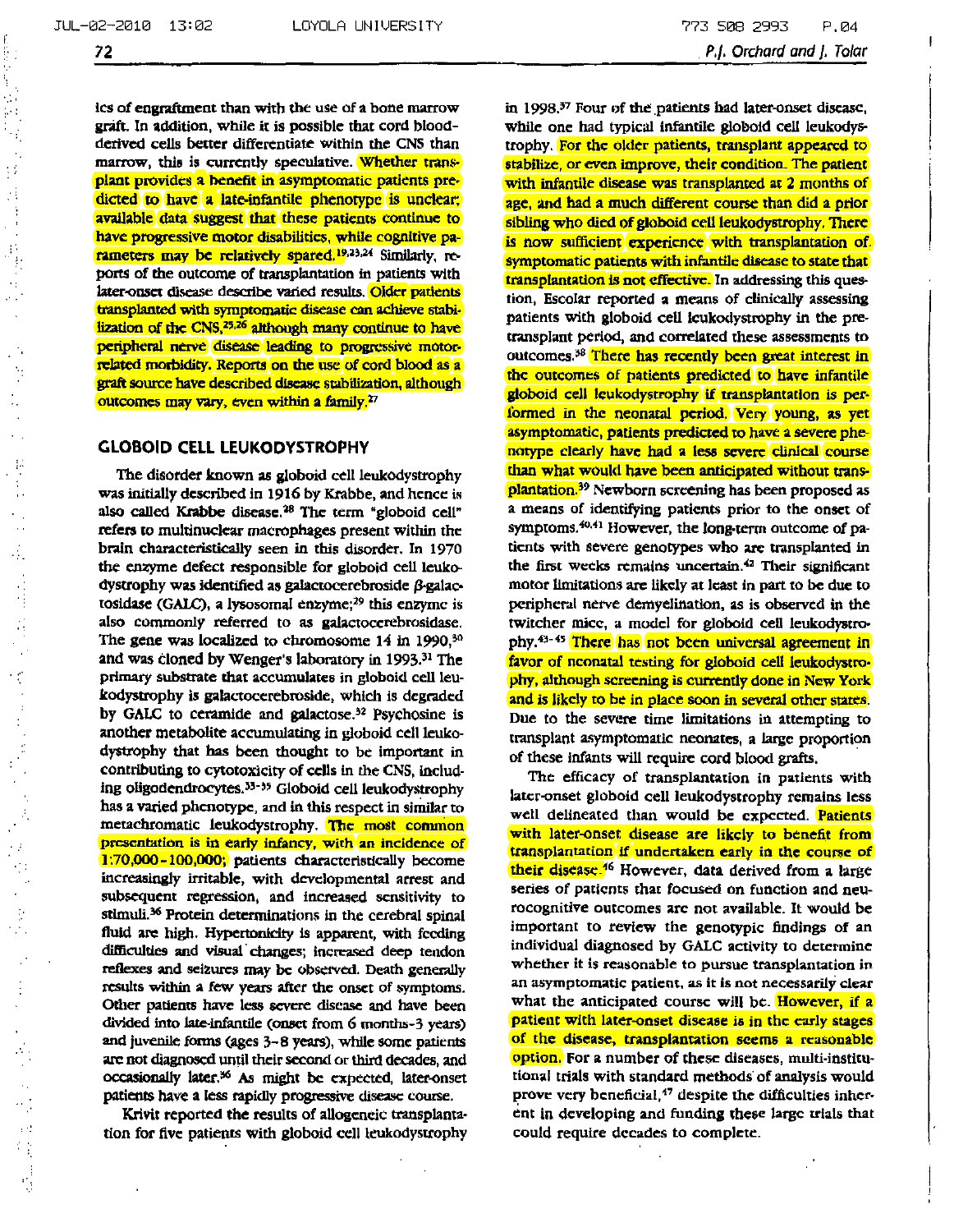## **ADRENOLEUKODYSTROPHY**

## Clinical Manifestations of Adrenoleukodystrophy

Adrenoleukodystrophy was initially described in 1923 by Siemerling and Creutzfeld as a condition characterized by hyperpigmentation and central nervous system demvelination. In 1976 Igarashi and colleagues observed that saturated very-long-chain fatty acids, such as hexacosanoic acid (C:26:0), accumulate in the brain and adrenal tissue of patients with adrenoleukodystrophy.<sup>48</sup> Later, it was shown that excess verylong-chain fatty acids are also present in plasma,<sup>49</sup> especially C24 and C26 fatty acids.<sup>50</sup> The inability to degrade very-long-chain fatty acids in patients with adrenoleukodystrophy is due to mutations in a gene that encodes for a peroxisomal membrane protein, now designated ABCD1 or adrenoleukodystrophy. The condition is Xlinked in inheritance, and in males the finding of clevated very-long-chain fatty acids in the serum is sufficient to make the diagnosis. The disorder is seen in approximately 1 in 17,000 males, and seems to be similar in distribution across ethnic and racial groups.<sup>51,52</sup> Within a kindred, there is substantial clinical variability despite a single genotype. In the pediatric population (up to age 20), approximately 50% of boys develop adrenal insufficiency, while in 35% to 40% an acute, inflammatory, demyclinating condition develops, termed cerebral adrenoleukodystrophy.<sup>51</sup> In others, generally in the third or fourth decade of life, an axonal process develops in the spinal cord long tracts, termed adrenomyeloneuropathy.<sup>52</sup> This "adult form" of the discase is generally associated with a slow deterioration of motor function.

The reasons for phenotypic variability within a family are unclear. Accumulation of very-long-chain fatty acids seems to be followed by another insult of unknown etiology that initiates the inflammatory response characterized by increased synthesis of nitric oxide, cytokines, chemokines, and infiltration of inflammatory cells such as macrophages and T cells.53-56 The "two-hit" hypothesis for cerebral adrenoleukodystrophy proposed by Eichler suggests that after the very-long-chain fatty acids accumulation has made the cell membrane vulnerable (first hit), additional injury occurs as a result of environmental changes (trauma, seizure, infection, etc) to stimulate the inflammatory changes. Alternatively, polymorphisms of immune response gencs could underlie the varied spectrum of clinical presentation in hemizygotes with ABCD1 mutations: from asymptomatic to the severe childhood cerebral form of adrenoleukodystrophy.

## Rationale for Allogeneic **Stem Cell Transplantation** for Cerebral Adrenoleukodystrophy

The median age of development of the cerebral form of adrenoleukodystrophy is 7 years old. No factors have

yet been identified that influence its emergence in a particular individual. The use of glyceryi trioleate-trieurucate oil (Lorenzo's oil) is being studied as a means of decreasing the levels of very-long-chain fatty acids, potentially reducing the proportion of patients developing the cerebral form of the disease. However, it is clear that when cerebral adrenoleukodystrophy develops, Lorenzo's oil is not of benefit in modifying the course of the disease.<sup>57</sup> A characteristic finding associated with cerebral adrenoleukodystrophy is inflammation of the white matter of the brain, with changes suggestive of active oxidative damage thought to be related to the inflammation.<sup>58</sup> In the vast majority of cases, cerebral disease is progressive once it has begun, leading to a vegetative state or death within several years of its onset. The only available therapy for cerebral adrenoleukodystrophy is allogeneic HSCT. Aubourg et al first reported the beneficial effect of HSCT in a boy with early-stage cerebral adrenoleukodystrophy in 1990,<sup>59</sup> following the earlier report of a patient with advanced disease who was transplanted and had a poor outcome.<sup>60</sup> The mechanism by which transplantation arrests the disease process is unknown. Transplantation may eliminate the inflammatory response, and this is responsible at least in part for the alteration in the course of the disease; after successful transplantation, progression of the disease can be arrested. Shapiro et al noted that disease stabilization persists for at least 5 to 10 years after transplantation.<sup>61</sup> At present, transplantation is the standard of care for boys with carly-stage cerebral adrenoleukodystrophy. However, it is not clear that transplantation of an asymptomatic individual eliminates the possibility of the development of cerebral adrenoleukodystrophy, nor has it been demonstrated that HSCT prevents adrenomyeloneuropathy, as there are not sufficient numbers of patients in their second or third decade to address this issue. Based on this information, there is currently no rationale to transplant patients who do not have active cerebral adrenoleukodystrophy, as defined by white matter changes characteristic of cerebral adrenoleukodystrophy, with demonstrated gadolinium enhancement, which is thought to provide evidence of active inflammation.

## **Physiologic Considerations** of Transplantation for Cerebral Adrenoleukodystrophy

While the accumulation of very-long-chain fatty acids remains the biochemical hallmark of adrenoleukodystrophy and a useful diagnostic tool, it is not clear how very-long-chain fatty acid accumulation leads to the demyelinization and inflammation of the CNS of boys with adrenoleukodystrophy. Accumulation of very-long-chain fatty acids leads to their incorporation into the phospholipid bilayer of the cellular membrane, which in some cases triggers an immune response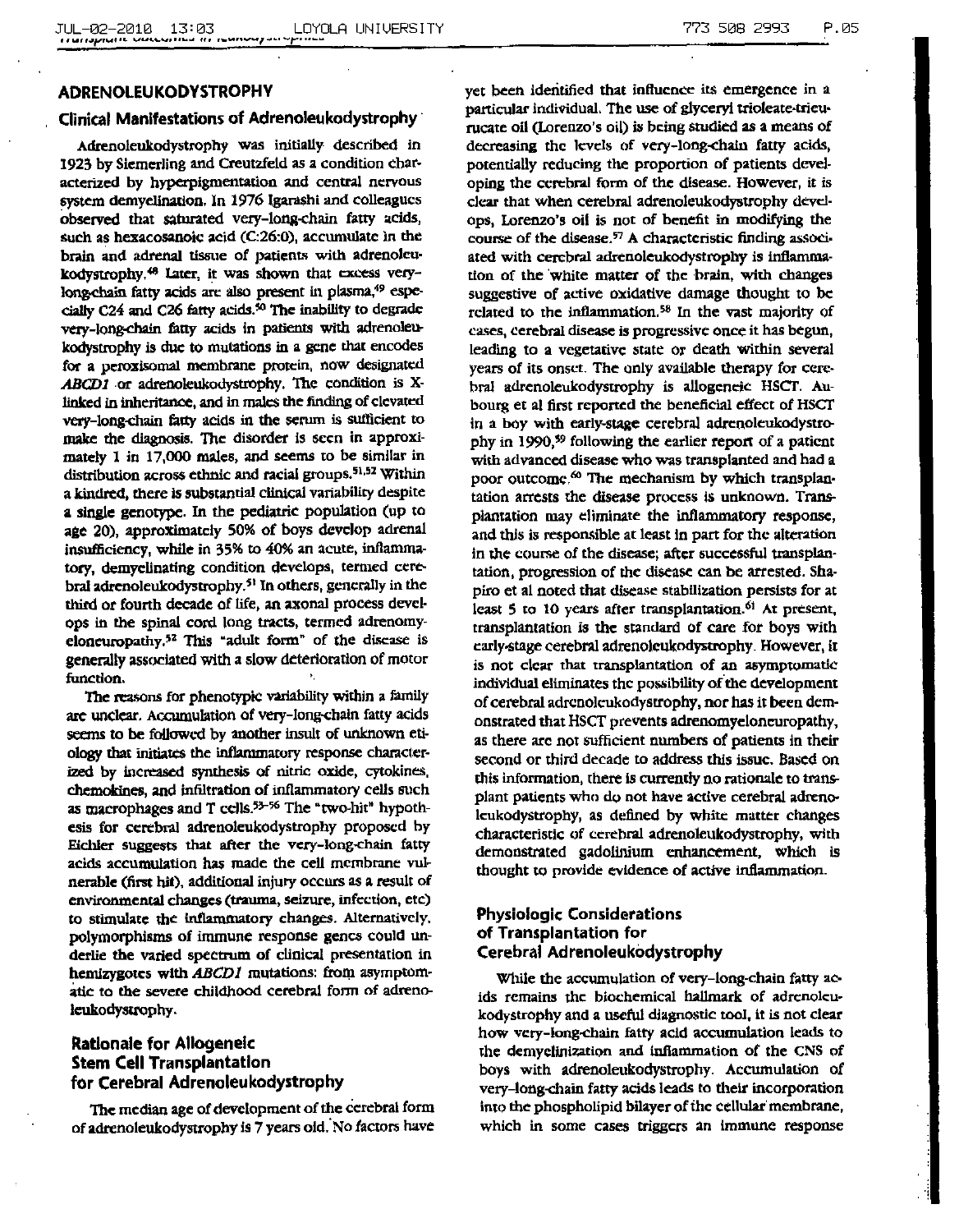. :

 $\cdot$  :  $\cdot$  :

:' "

.:,'

':.

 $\ddot{\cdot}$ 

. . . ,!

leading to the dassic destructive lesions observed in adrenoleukodystrophy' patients. While transplantation of metabolic lysoaomal diseases such as metachromatic leukodystrophy and globoid cell leukodystrophy results in enzymatic delivery to deficient cells, the dysfunctional protein in adrenoleukodystrophy is not an enzyme; rather the product of the *ABCDI* gene is a structural protein-a peroxisomal transporter. As the ABCD1 gene product is not expected to be freely secreted by cells, it is unlikely that there would be cross correction with adrenolc:ukodystrophy as occurs in the lysosomal disorders such as metachromatic leukodystrophy or globoid cell leukodystrophy. Animal models of adrenoleukodystrophy exist but do not develop cerebral pathology similar to human disease.<sup>62,63</sup> Thus, while one of the mechanisms by which transplantation arrests progression of adrenoleukodysttophy is assumed to be the elimination of cellular infiltration and inflammation,<sup>64</sup> the role of allogeneic, hematopoietic cells in controlling disease progression is not well understood. There may be cellular-based correction.<sup>65</sup> Microglial cell apoptosis also may be of importance in cerebral adrenoleukodystrophy,<sup>66</sup> and HSCT donor-derived microglial cells might provide a protective effect to the oligodendrocyte or other cell types. However, a better understanding of the etiology of the disease: and the mechanisms by which therapy proves beneficial are clearly needed to design more effective strategies for improved outcomes in patients with adrenoleukodystrophy.

Of interest, Aubourg's group in Paris has had an open gene therapy protocol to treat boys with early cerebral disease USing autologous bone marrow- derived  $CD34<sup>+</sup>$  cells that have been transduced with wildtype *ABCD1* gene in a lentiviral backbone. This is based on prior studies suggesting viral-mediated gene transfer can result in a decrease in very-long-chain fatty acids in adrenoleukodystrophy fibroblasts.<sup>67</sup> In the clinical studies, according to data presented at national meetings, approximately 20% of cells expressed the transgene in a stable fashion and, after early progression, disease stabilization was achieved (P. Aubourg, personal communication). Assuming that some: of the progeny of these cells are microglia capable of honting to the brain, such stem cell gene therapy may provide a treatment option in future. In addition, these experiments provide clata that complete correction of the hematopoietic cell population is not necessary.

#### Outcomes of Transplantation for Cerebral Adrenoleukodystrophy

It has been well established that the outcomes of HSCT have been dramatically different in patients with early disease compared to results in those with more advanced disease.<sup>23,50,52,61,68-70</sup> When evaluated by a ncuroimaging severity method (Loes score),<sup>71</sup> patients

with a score  $\leq$ 9 and a performance intelligence quotient  $>80$  had a 5-year survival rate of 92%.<sup>68</sup> This sharply contrasted to the patients with higher Loes scores who had a 5-year survival rate of about 45%. Patients who were transplanted very late in the course of their disease, with Locs scores  $> 13$ , have not survived with standard transplant techniques.<sup>70</sup> Our group has shown that peritransplant anti-oxidant therapy. with N-acctyl-.-cysteine (NAC) has promise in the treatment of patients with advanced adrenoleukodystrophy.<sup>70</sup> This is in contrast to the overwhelming evidence from previous decades when HSCT alone kd to no change in the rapidly deteriorating natural history of late cercbral adrenoleukodystrophy. More experience is clearly needed to improve outcomes of patients with more advanced disease. Whether cord blood graft sources will prove advantageous in comparison to marrow grafts is as yet unclear. There has been speculation, yet unproven, that cord blood cells may have a greater ability to provide an undifferentiated cell population. There are no clinical data that outcomes are better with cord blood grafts than other sources. However, for patients with rapidly progressive disease, there arc advantages in expedient access to cord blood grafts, which could intluence outcomes.

# CURRENT CONTROVERSIES IN HEMATOPOIETIC CELL THERAPY OF LEUKODYSTROPHIES

Despite the experience of several decades in the use of transplantation for inherited metabolic disorders affecting the CNS, there is much that remains unclear, including the following:

- 1. The majority of physicians transplanting these patients would agree that, with current tcdmiques, outcomes are poor for transplantation for symptomatic infantile globoid cell leukodysttophy and metachromatic leukodystrophy. However, whether patients transplanted very early in life (several weeks of age) will have acceptable outcomes is not yet clcar. Resolving this has important implications, as there has been a movement towards newborn screening for these disorders,<sup>40-42</sup> and the use of screening generally assumes an adequate therapy is available. For newborn screening for adrenoleukodystrophy, in contrast, it has been demonstrated that patients with early cerebral adrcnolcukodystrophy have very good outcomes with transplantation, but the current accepted practice is that only those with active cerebral disease should be transplanted.
- 2. The outcomes of transplanted patients with later onset globoid cell leukodystrophy and metachromatic leukodystrophy are much less clear than would be expected, in part due to the rare nature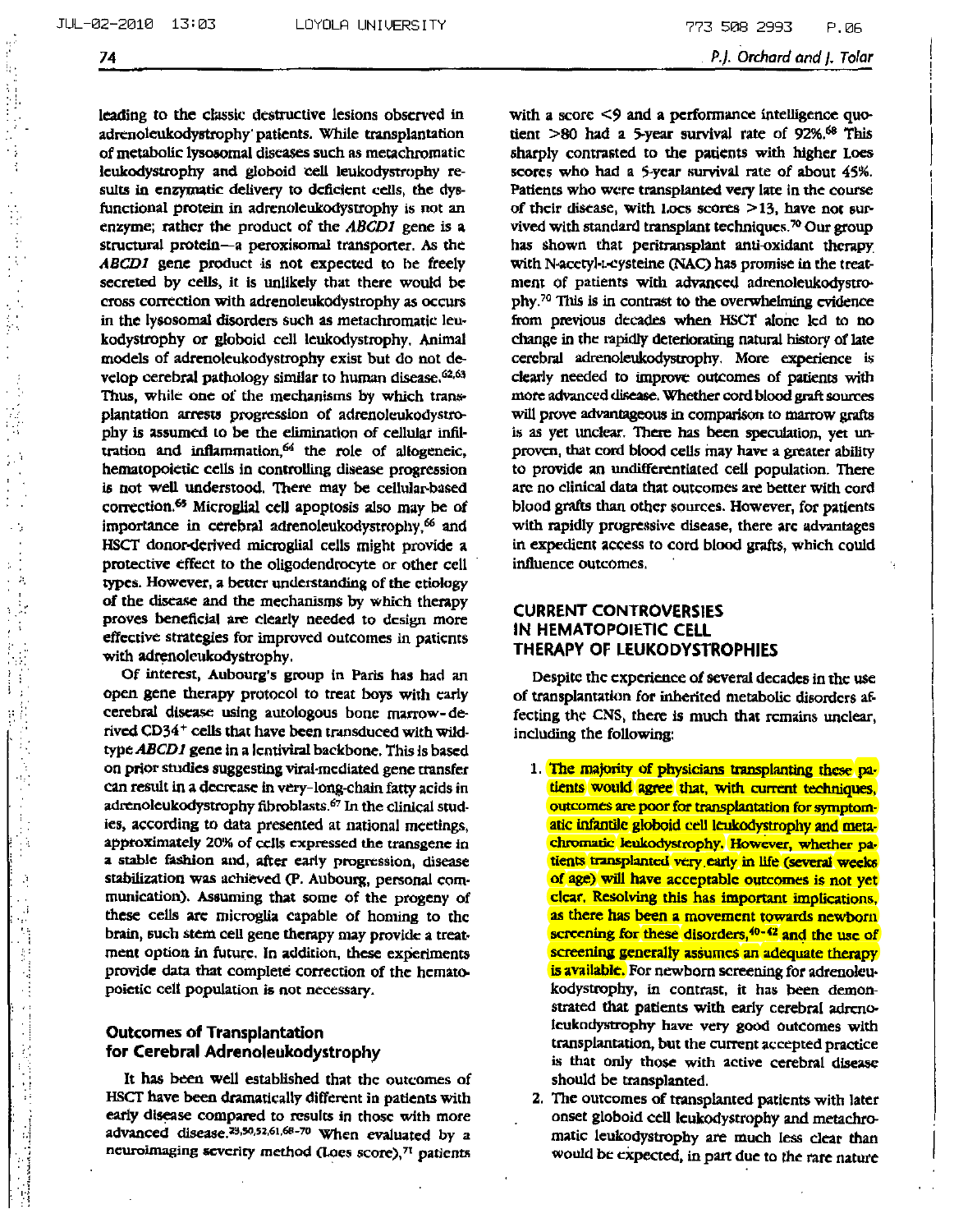of these diseases. This is due to the variability of disease status at transplant, the rate of progression, and difficulty in defining the neurologic endpoints. Establishing collaborative studies that have well defined outcomes will be a key factor in better determining the role of transplantation, and in order to counsel families making treatment decisions.

- 3. There is no consensus as to how grafts should be chosen for transpJants. Clearly, for rapidly progressive disease, cord blood transplantation provides great advantages in contrast to unrelated donor grafts. However, if timing is less important, there is no compelling information to assist in choosing between an unrelated graft and a cord blood unit. White, with an unrelated donor, there is generally a reassuring clinical history, it is possible, although highly unlikely, that a cord could be chosen that is also deficient in the therapeutic gene of interest. We have adopted the Strategy of testing a cord blood unit under consideration for transplantation for activity of the enzyme in question. However, we have not chosen cords based on enzyme levels, as these tests are very difficult to interpret given the variability in quality of the samples available for analysis. With these testing limitations. choosing a cord unit based on enzyme expression could lead to the use of a graft that is less well matched, or contalns a lower cell dose, which could be counterproductive in relation to engraftment, graft-versus-host discase, and other factors. Another important issue related to the choice of graft source concerns sibling donor. that are carriers. Would using a heterozygous donor, with a probable lower enzyme level, result in a worse outcome? While this may be presumed, data to support this assumption are lacking.
- 4. Will there be advantages in using reduced intensity regimens? For patients with ongoing neurologic in. jury, a preparative regimen that contributes to CNS toxicity is counterproductive. However, achieving rapid engraftment of microglia in the CNS may be critical in achieving disease stabilization, as it is thought that this population plays a therapeutic role in transplantation for these disorders. $72.73$  The use of various techniques may assist in achieving microglial engraftment,<sup>74,75</sup> although there is little information to allow us to design preparative regimens that are non-toxlc but effective in achieving expedient, full replacement of microglia with donor-derived cells.
- 5. Is there a role for transplantation as the rapy for other metabolic discases affecting the CNS? These disorders include Tay-Sachs and the related Sand· hoff disease, which generally are rapidly progressive disorders, and symptomatic patients have done poorly with transplant. Niemann-Pick A, GM1 gangliosidosis, and neuropathogcnic 'Hunter and Gau-

cher syndromes could also be considered in this category. Again, whether transplantation very early in life can lead to acceptable outcomes is unclear. In addition, as novel therapies become available, such as enzyme replacement, substrate inhibition, antiinflammatory agents, chaperone therapy, and oth· ers. improved results may be obtained in comparison to any single modality of therapy, including transplantation.

In summary, a large amount of. dara confum that allogeneic transplantation can alter neurologic progression of inherited lcukodysuophics, including metachromatic leukodystrophy, globoid cell leukodystrophy, and adrenoicukodystrophy. For example, allogeneic transplantation is considered the standard of care for boys with early cerebral adrenoleukodystrophy. However, wbile there is agreement that symptomatic infants with metachromatic leukodystrophy and g1oboid ccllieukodystrophy do poorly, specific recommendations for the use of transplantation for metachromatic leukodystrophy and globoid cell leukodystrophy are more difficult. Additional information regarding outcomes in patients with later-onset metachromatic leukodystrophy/globoid cell leukodystrophy undergoing HSCf is lacking. The field would greatly benefit from multi-institutional studies or registry data, assuming there is a relatively uniform means of assessing the neurologic status of these patients. Much remains to be understood in regards to factors affecting disease progression, including CNS versus PNS disease, the utility of combination therapy, and protective agents such as NAC. PrOviding answers through basic and clinical research will prove impor· tant for the treatment of these rare but devastating disorders.

#### **REFERENCES**

- 1. Berger J, Moser HW, Forss-Petter S. Leukodystrophies: recent developments in genetics, molecular biology, pathogenesis and treatment. Curr Opin Neurol. 2001;14: 305-12.
- 2. Goldman SA, Schanz S, Windrem MS. Stem cell-based strategies for treating pediatric disorders of myelin. Hum Mol Genet. 200s,17:R76-83.
- 3. Aleardi J. The inherited leukodystrophies: a clinical overview. ] Inherit MeIKb Dis. 1993,16:733- 43.
- 4. Porter MT. Fluharty AL, Klhara H. Correction of abnormal cerebroside sulfate metabolism in cultured metachromatic leukodystrophy fibroblasts. Science. 1971; 172,1263-5.
- 5. Fratantoni JC, Hall CW, Neufeld EF. Hurler and Hunter syndromes: mutual correction of the defect in cultured fibroblasts. Science. 1968;162:570-2.
- 6. Scaravilli F. Jacobs 1M. Improved myellnation in nerve grafts from the leucodystrophic twitcher into trembler mice: eVidence for enzyme replacement. BraIn Res. 1982, 237:160-12.
- 7. **Hobbs JR. Bone: marrow tranSplantation for inbom er**rors. Lancet. 1981;2:735-9.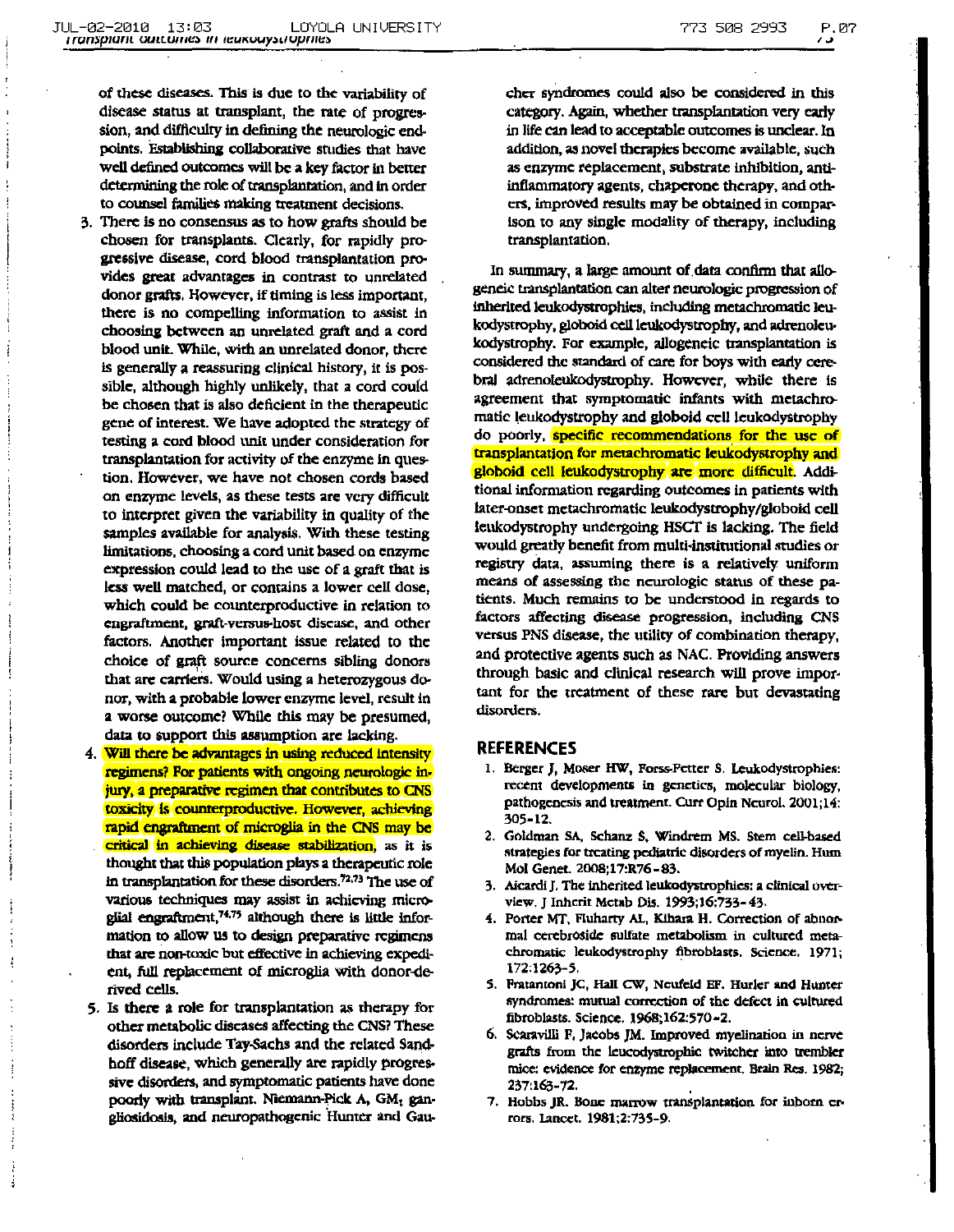JUL-02-2010 13:04

- 8. Suzuki K. Chen G. Metachromatic leucodystrophy; isolation and chemical analysis of metachromatic granules. Science. 1966:151:1231-3.
- 9. Gieselmann V, Polten A, Kreysing J, von Figura K. Molecular genetics of metachromatic leukodystrophy. J Inherit Metab Dis. 1994;17:500-9.
- 10. Eng B, Nakamura IN, O'Reilly N, Schokman N, Nowaczyk MM, Krivit W, ct al. Identification of nine novel arvisulfatase a (ARSA) gene mutations in patients with metachromatic leukodystrophy (metachromatic leukodystrophy). Hum Mutat. 2003;22:418-9.
- 11. Heinisch U, Zlotogora J, Kafert S, Gieselmann V. Multiple mutations are responsible for the high frequency of metachromatic icukodystrophy in a small geographic area. Am J Hum Genet. 1995;56:51-7.
- 12. Zlotogora J, Bach G, Bosenberg C, Barak Y. von Figura K, Gicselmann V. Molecular basis of late infantile metachromatic leukodystrophy in the Habbanite Jews. Hum Mutat. 1995:5:137-43.
- 13. Gleselmann V. Metachromatic leukodystrophy: genetics, pathogenesis and therapeutic options. Acta Paediatr Suppl 2008;97:15-21.
- 14. Fluharty AL, Meek WE, Kihara H. Pseudo arylsulfatase A deficiency: evidence for a structurally altered enzyme. Biochem Biophys Res Commun. 1983;112:191-7.
- 15. Sedel F, Tourbah A, Fontaine B, Lubetzki C, Baumann N, Saudubray JM, et al. Leukocncephalopathics associated with inborn errors of metabolism in adults. J Inherit Metab Dis. 2008;31:295-307.
- 16. Herz B, Bach G. Arylsulfatase A in pseudodeficiency. Hum Genet. 1984;66:147-50.
- 17. Gieselmann V, Zlotogora J, Harris A, Wenger DA, Morris CP. Molecular genetics of metachromatic leukodystrophy. Human Mutat. 1994;4:233-42.
- 18. Scriver CR, Sly WS, Childs B, Beaudet AL, Valle D, Kinzler KW, et al. The metabolic and molecular bases of inherited disease. 8th ed. New York; McGraw-Hill Professional; 2001. p. 3695-724.
- 19. Biffi A, Lucchini G, Rovelli A, Sessa M. Metachromatic leukodystrophy: an overview of current and prospective treatments. Bone Marrow Transplant. 2008;42 Suppl 2:  $S2 - 6.$
- 20. Krivit W, Shapiro E, Kennedy W, Lipton M, Lockman L, Smith S, et al. Treatment of late infantile metachromatic leukodystrophy by bone marrow transplantation. N Engl J Med. 1990;322:28-32.
- 21. Orchard PJ, Blazar BR, Wagner J, Charnas L, Krivit W, Tolar J. Hematopoietic cell therapy for metabolic discase. J Pediatr. 2007;151:340-6.
- 22. Peters C, Kriviit W. Metabolic diseases. In: Ball E, editor. Hemapoietic stem cell therapy. Philadelphia: Churchill Livingstone; 2000. p. 169-83.
- 23. Peters C, Steward CG. Hematopoietic cell transplantation for inherited metabolic diseases: an overview of outcomes and practice guidelines. Bone Marrow Transplant. 2003;31:229-39.
- 24. Peters C. Hematopoietic stem cell transplantation for storage diseases. In: Appelbaum FR Forman SJ Negrin RS, editors. Thomas' hematopoietic cell transplantation: stem cell transplantation. 4th ed. Oxford, UK: Wiley; 2009. p. 1136-62.

- 25. Gorg M. Wilck W. Granitzny B. Suerken A. Lukacs Z. Ding X, et al. Stabilization of invenile metachromatic leukodystrophy after bone marrow transplantation: a 13-year follow-up. J Child Neurol. 2007;22:1139-42.
- 26. Solders G, Celsing G, Hagenfeldt L, Ljungman P, Isberg B, Ringden O. Improved peripheral nerve conduction, EEG and verbal IQ after bone marrow transplantation for adult metachromatic leukodystrophy. Bone Marrow Transplant. 1998;22:1119-22.
- 27. Pierson TM, Bonnemann CG, Finkel RS, Bunin N, Tennekoon GI. Umbilical cord blood transplantation for juvenile metachromatic leukodystrophy. Ann Neurol. 2008; 64:583-7.
- 28. Krabbe K. A new familial, infantile form of diffuse brain sclerosis. Brain. 1916;39:74-114.
- 29. Suzuki K, Suzuki Y. Globoid cell leucodystrophy (Krabbe's disease): deficiency of galactocerebroside beta-galactosidase. Proc Natl Acad Sci U S A. 1970;66:302-9.
- 30. Zlotogora J, Chakraborty S, Knowlton RG, Wenger DA. Krabbe disease locus mapped to chromosome 14 by genetic linkage. Am J Hum Genet. 1990;47:37-44.
- 31. Chen YQ, Rafi MA, de Gala G, Wenger DA. Cloning and expression of cDNA encoding human galactocerebrosidase, the enzyme deficient in globoid cell leukodystrophy. Hum Mol Genet. 1993;2:1841-5.
- 32. Tatsumi N, Inui K, Sakai N, Fukushima H, Nishimoto J, Yanagihara I, et al. Molecular defects in Krabbe disease. Hum Mol Genet, 1995;4:1865-8.
- 33. Igisu H, Suzuki K. Progressive accumulation of toxic metabolite in a genetic leukodystrophy. Science. 1984; 224:753-5.
- 34. Suzuki K. Twenty five years of the "psychosine hypothesis": a personal perspective of its history and present status. Neurochem Res. 1998;23:251-9.
- 35. White AB, Givogri MI, Lopez-Rosas A, Cao H, van Breemen R, Thinakaran G, et al. Psychosine accumulates in membrane microdomains in the brain of krabbe patients, disrupting the raft architecture. J Neurosci. 2009;29: 6068-77.
- 36. Scriver CR, Sly WS, Childs B, Beaudet AL, Valle D, Kinzler KW, et al. The metabolic and molecular bases of inherited disease. New York: McGraw-Hill Professional; 2001. p. 3669-94.
- 37. Krivit W, Shapiro EG, Peters C, Wagner JE, Cornu G, Kuttzberg J, et al. Hematopoietic stem-cell transplantation in globoid-cell leukodystrophy. N Engl J Med. 1998; 338:1119-26.
- 38. Escolar ML, Poe MD, Martin HR, Kurtzberg J. A staging system for infantile Krabbe disease to predict outcome after unrelated umbilical cord blood transplantation. Pediatrics. 2006;118:e879-89.
- 39. Escolar ML, Poe MD, Provenzale JM, Richards KC, Allison J, Wood S, et al. Transplantation of umbilical-cord blood in babies with infantile Krabbe's disease. N Engl J Med. 2005;352:2069-81.
- 40. Duffner PK, Caggana M, Orsini JJ, Wenger DA, Patterson MC, Crosley CJ, et al. Newborn screening for Krabbe disease: the New York State model. Pediatr Neurol. 2009:40:245-52.
- 41. Meikle PJ, Grasby DJ, Dean CJ, Lang DL, Bockmann M, Whittle AM, et al. Newborn screening for lysosomal storage disorders. Mol Genet Metab. 2006;88:307-14.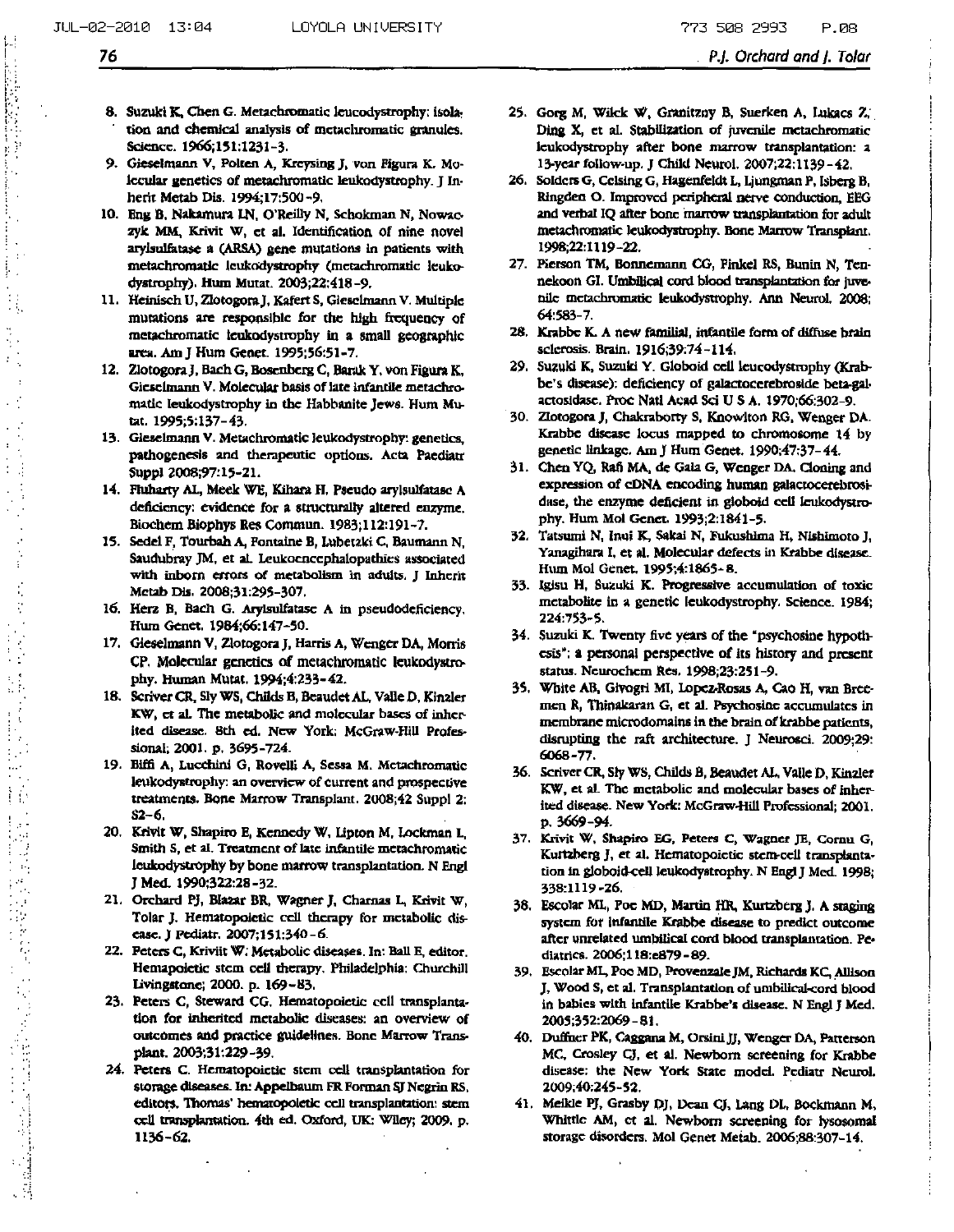- 42. Duffner PK, Caviness VS, Jr., Erbe RW, Patterson MC, Schultz KR, Wenger DA, et al. The long-term outcomes of presymptomatic infants transplanted for Krabbe disease; report of the workshop held on July 11 and 12. 2008. Holiday Valley, New York. Genet Med. 2009:11:  $450 - 4$
- 43. Kagitani-Shimono K, Mohri I, Yagi T, Taniike M, Suzuki K. Peripheral neuropathy in the twitcher mouse: accumulation of extracellular matrix in the endoneurium and aberrant expression of ion channels. Acta Neuropathol. 2008:115:577-87.
- 44. Kondo A, Hoogerbrugge PM, Suzuki K, Poorthuis BJ, Van Bekkum DW, Suzuki K. Pathology of the peripheral nerve in the twitcher mouse following bone marrow transplantation. Brain Res. 1988:460:178-83.
- 45. Luzi P, Rafi MA, Zaka M, Rao HZ, Curtis M, Vanier MT, et al. Biochemical and pathological evaluation of longlived mice with globoid cell leukodystrophy after bone marrow transplantation. Mol Genet Metab, 2005; 86:150-9.
- 46. Lim ZY, Ho AY, Abrahams S, Fensom A, Aldouri M, Pagliuca A, et al. Sustained neurological improvement following reduced-intensity conditioning allogeneic haematopoietic stem cell transplantation for late-onset Krabbe disease. Bone Marrow Transplant, 2008;41:831-2.
- 47. Cartier N, Aubourg P. Hematopoietic stem cell gene therapy in Hurler syndrome, globoid cell leukodystrophy, metachromatic leukodystrophy and X-adrenoleukodystrophy. Curr Opin Mol Ther. 2008;10:471-8.
- 48. Igarashi M, Schaumburg HH, Powers J, Kishmoto Y, Kolodny E, Suzuki K. Fatty acid abnormality in adrenoleukodystrophy. J Neurochem. 1976;26:851-60.
- 49. Moser AB, Kreiter N, Bezman L, Lu S, Raymond GV, Naidu S, et al. Plasma very long chain fatty acids in 3,000 peroxisome disease patients and 29,000 controls. Ann Neurol. 1999;45:100-10.
- 50. Moser HW, Clinical and therapeutic aspects of adrenoleukodystrophy and adrenomyeloneuropathy. J Neuropathol Exp Neurol. 1995;54:740-5.
- 51. Mahmood A, Dubey P, Moscr HW, Moser A. X-linked adrenoleukodystrophy: Therapeutic approaches to distinct phenotypes. Pediatr Transplant. 2005;9 Suppl:55-62.
- 52. Moser HW, Raymond GV, Dubey P. Adrenoleukodystrophy: new approaches to a neurodegenerative disease. JAMA. 2005;294:3131-4.
- 53. Powers JM, Liu Y, Moser AB, Moser HW. The inflammatory myelinopathy of adreno-leukodystrophy: cells, effector molecules, and pathogenetic implications. J Neuropathol Exp Neurol. 1992;51;630-43.
- 54. McGuinness MC, Griffin DE, Raymond GV, Washington CA, Moser HW, Smith KD. Tumor necrosis factor-alpha and X-linked adrenoleukodystrophy. J Neuroimmunol. 1995;61:161-9.
- 55. McGuinness MC, Smith KD. Corebral inflammation in X-linked adrenoleukodystrophy. Arch Immunol Ther Exp. 1999:47:281-7.
- 56. Paintlia AS, Gilg AG, Khan M, Singh AK, Barbosa E, Singh I. Correlation of very long chain fatty acid accumulation and inflammatory disease progression in childhood Xadrenoleukodystrophy: implications for potential therapics. Neurobiol Dis. 2003;14:425-39.
- 57. Moser HW, Powers JM, Smith KD. Adrenoleukodystrophy: molecular genetics, pathology, and Lorenzo's oil. Brain Pathol. 1995:5:259-66.
- 58. Powers JM, Pei Z, Heinzer AK, Deering R, Moser AB, Moser HW, ct al. Adreno-leukodystrophy: oxidative stress of mice and men. I Neuropathol Exp Neurol. 2005:64:1067-79.
- 59. Aubourg P. Blanche S. Jambaque I, Rocchiccioli F. Kalifa G. Naud-Saudreau C, et al. Reversal of early neurologic and neuroradiologic manifestations of X-linked adrenoleukodystrophy by bone marrow transplantation. N Engl J Med. 1990:322:1860-6.
- 60. Moser HW, Tutschka PJ, Brown FR 3rd, Moser AE, Yeager AM, Singh I, et al. Bone marrow transplant in adrenoleukodystrophy Neurology. 1984;34:1410-7.
- 61. Shapiro E. Krivit W, Lockman L. Jambaque I, Peters C, Cowan M. et al. Long-term effect of bone-marrow transplantation for childhood-onset cerebral X-linked adrenoleukodystrophy. Lancet. 2000:356:713-8.
- 62. Lu JF, Lawler AM, Watkins PA, Powers JM, Moser AB, Moser HW, ct al. A mouse model for X-linked adrenoleukodystrophy. Proc Natl Acad Sci U S A. 1997;94:9366-71.
- 63. Yamada T, Shinnoh N, Kondo A, Uchiyama A, Shimozawa N, Kira J, et al. Very-long-chain fatty acid metabolism in adrenoleukodystrophy protein-deficient mice. Cell Biochem Biophys. 2000;32;239-46.
- 64. Eichler F. Van Haren K. Immune response in leukodystrophics, Pediatric Neurology. 2007;37:235-44.
- 65. Yamada T, Ohyagi Y, Shinnoh N, Kikuchi H, Osoegawa M, Ochi H, et al. Therapeutic effects of normal cells on ABCD1 deficient cells in vitro and hematopoietic cell transplantation in the X-adrenoleukodystrophy mouse model. J Neurol Sci. 2004;218:91-7.
- 66. Eichler FS, Ren JQ, Cossoy M, Rietsch AM, Nagpal S, Moser AB, et al. Is microglial apoptosis an early pathogenic change in cerebral X-linked adrenoleukodystrophy? Ann Neurol. 2008;63:729-42.
- 67. Flavigny E, Sanhaj A, Aubourg P, Cartier N. Retroviralmediated adrenoleukodystrophy-related gene transfer corrects very long chain fatty acid metabolism in adrenoleukodystrophy fibroblasts: implications for therapy. FEBS Lett. 1999;448:261-4.
- 68. Peters C, Charnas I.R, Tan Y, Ziegler RS, Shapiro EG, DeFor T, et al. Cerebral X-linked adrenoleukodystrophy; the international hematopoietic cell transplantation experience from 1982 to 1999. Blood. 2004;104:881-8.
- 69. Boelens JJ. Trends in haematopoietic cell transplantation for inborn errors of metabolism. J Inherit Metab Dis. 2006;29:413-20.
- 70. Tolar J, Orchard PJ, Bjoraker KJ, Ziegler RS, Shapiro EG, Charnas L. N-acetyl-L-cysteine improves outcome of advanced cerebral adrenoleukodystrophy. Bone Marrow Transplant. 2007;39:211-5.
- 71. Loes DJ, Stillman AE, Hite S, Shapiro E, Lockman L, Latchaw RE, et al. Childhood cerebral form of adrenoleukodystrophy: short-term effect of bone marrow transplantation on brain MR observations. AJNR Am J Neuroradiol. 1994;15:1767-71.
- 72. Krivit W. Sung JH, Shapiro EG, Lockman LA. Microglia: the effector cell for reconstitution of the central nervous system following bone marrow transplantation for lyso-